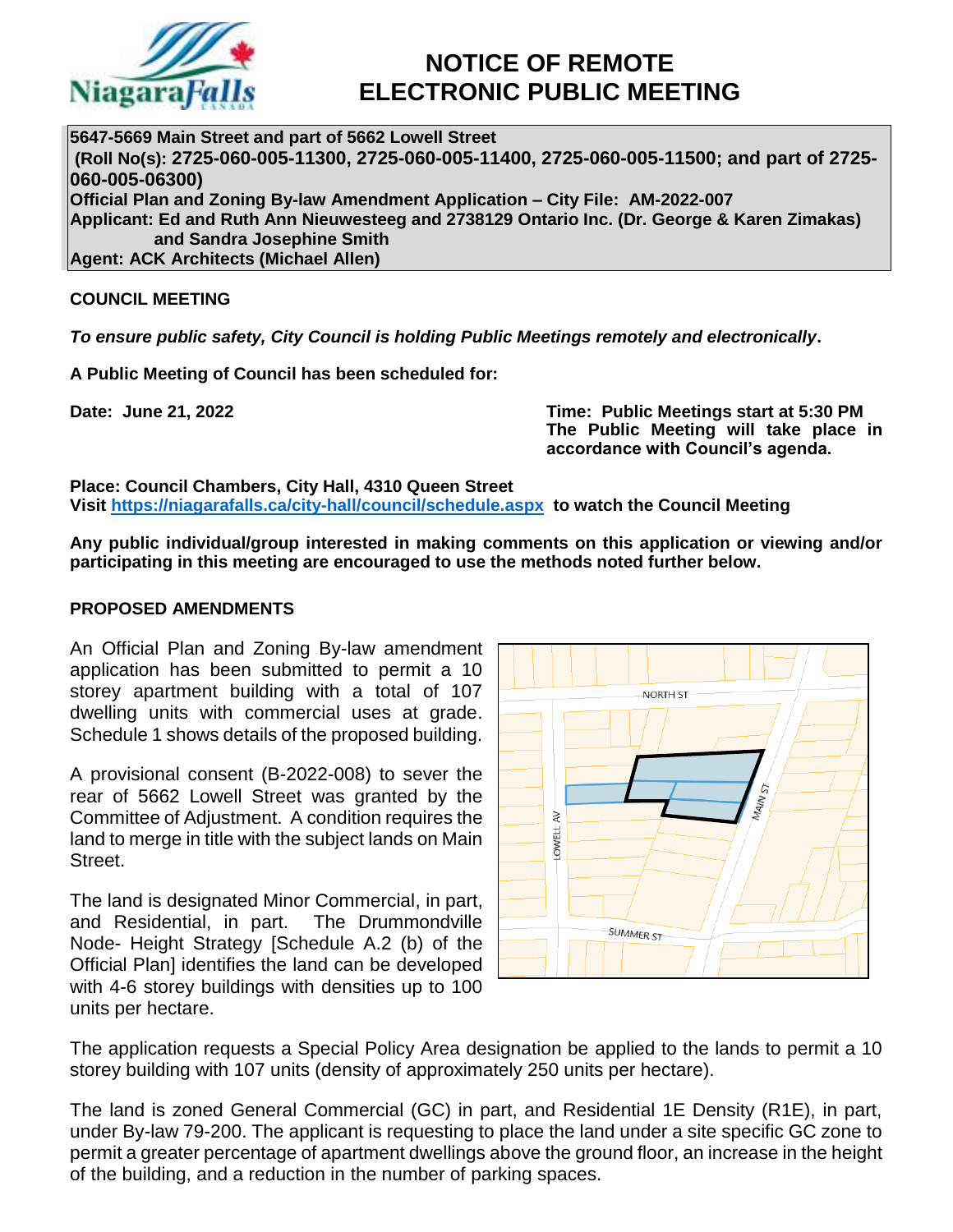## **PLANS & DOCUMENTS**

Digital copies of plans and documents submitted with the application may be viewed at <https://niagarafalls.ca/city-hall/planning/current-planning-applications.aspx>

#### **HAVE YOUR SAY**

Public input on applications is invited. During this time, written comments are the preferred method of receiving public input. Written comments may be sent by mail or email. You can also provide oral input by joining the electronic meeting.

#### **WRITTEN SUBMISSION**

Please provide written input, or to request notice of Council's decision, by mailing your comments to the Department of Planning, Building & Development, City Hall, 4310 Queen Street, Niagara Falls, Ontario, L2E 6X5 or send an email to [jhannah@niagarafalls.ca](mailto:jhannah@niagarafalls.ca) on or before **June 21, 2022**.

#### **ORAL SUBMISSION**

To participate in the remote electronic public meeting please pre-register with the City Clerk by sending an email to [billmatson@niagarafalls.ca](mailto:billmatson@niagarafalls.ca) before 4:30 pm on **June 20, 2022**. All registrants will be provided with instructions on how to use your computer, tablet or phone to participate in the remote electronic public meeting. Registrants will be notified of Council's Decision.

#### **VIEW THE MEETING**

The remote electronic Public Meeting can be live-streamed on the City's webpage of the Council Meeting Schedule at<https://niagarafalls.ca/city-hall/council/schedule.aspx> on the day of the event. The meeting will also be archived on the same webpage for viewing after the event.

#### **MORE INFORMATION**

For more information please contact Julie Hannah, Planner 2 at (905)356-7521, extension 4107, between the hours of 8:30 a.m. and 4:30 p.m. or by email anytime at jhannah@niagarafalls.ca.

A copy of the Planning, Building & Development Department's Recommendation Report on the application will be available at<https://niagarafalls.ca/city-hall/council/schedule.aspx> after 4:00 p.m. on Thursday June 16, 2022.

## **LEGAL NOTICE**

#### **Section 17 and 34 of the Planning Act**

If you disagree with Council's decision on the Official Plan and Zoning By-law Amendment application, you can appeal it to the Ontario Land Tribunal (OLT). However, if a person or public body would otherwise have an ability to appeal the decision of the City of Niagara Falls to the Ontario Land Tribunal but the person or public body does not make oral submissions at a public meeting or make written submissions to the City of Niagara Falls before the Official Plan Amendment is adapted or the by-law is passed, the person or public body is not entitled to appeal the decision of the Niagara Falls City Council to the Ontario Land Tribunal.

If a person or public body does not make oral submissions at a public meeting or make written submissions to the City of Niagara Falls in respect to the proposed Official Plan Amendment or by-law before the Official Plan Amendment is adapted or the by-law is passed, the person or public may not be added as a party to the hearing of an appeal before the Ontario Land Tribunal unless, in the opinion of the Tribunal, there are reasonable grounds to do so.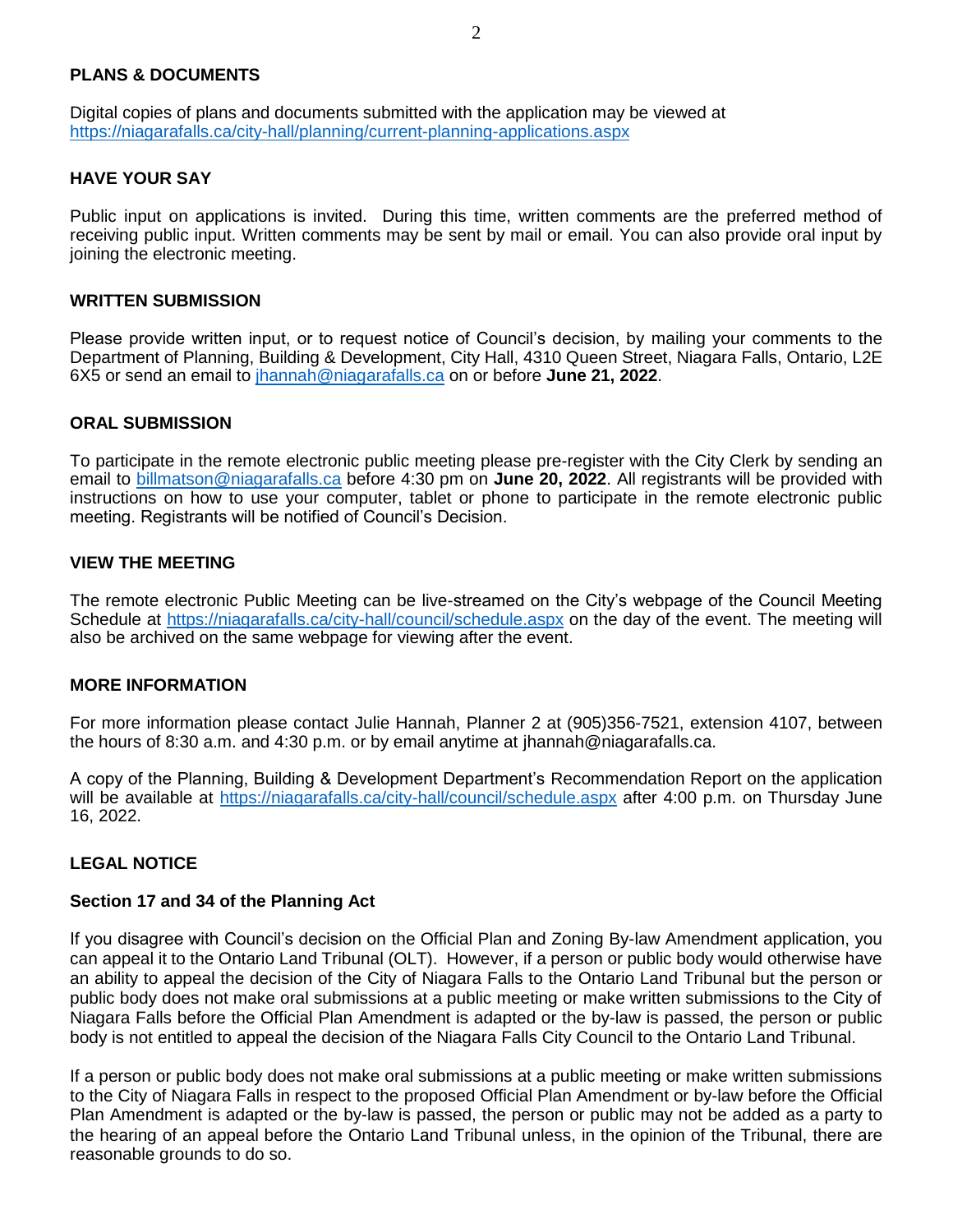# **If you rent your property to seven (7) or more tenants, please post a copy of this notice in a location on your property which is visible to all of the residents.**

Dated at the City of Niagara Falls this 24th day of May, 2022.

Kira Dolch. MCIP, RPP, CNU-A Director of Planning, Building & Development

JH Attach. S:\ZONING\AMS\2022\AM-2022-007 Main Street 5647, 5659, 5669\Notice\Public\Public Meeting Notice.docx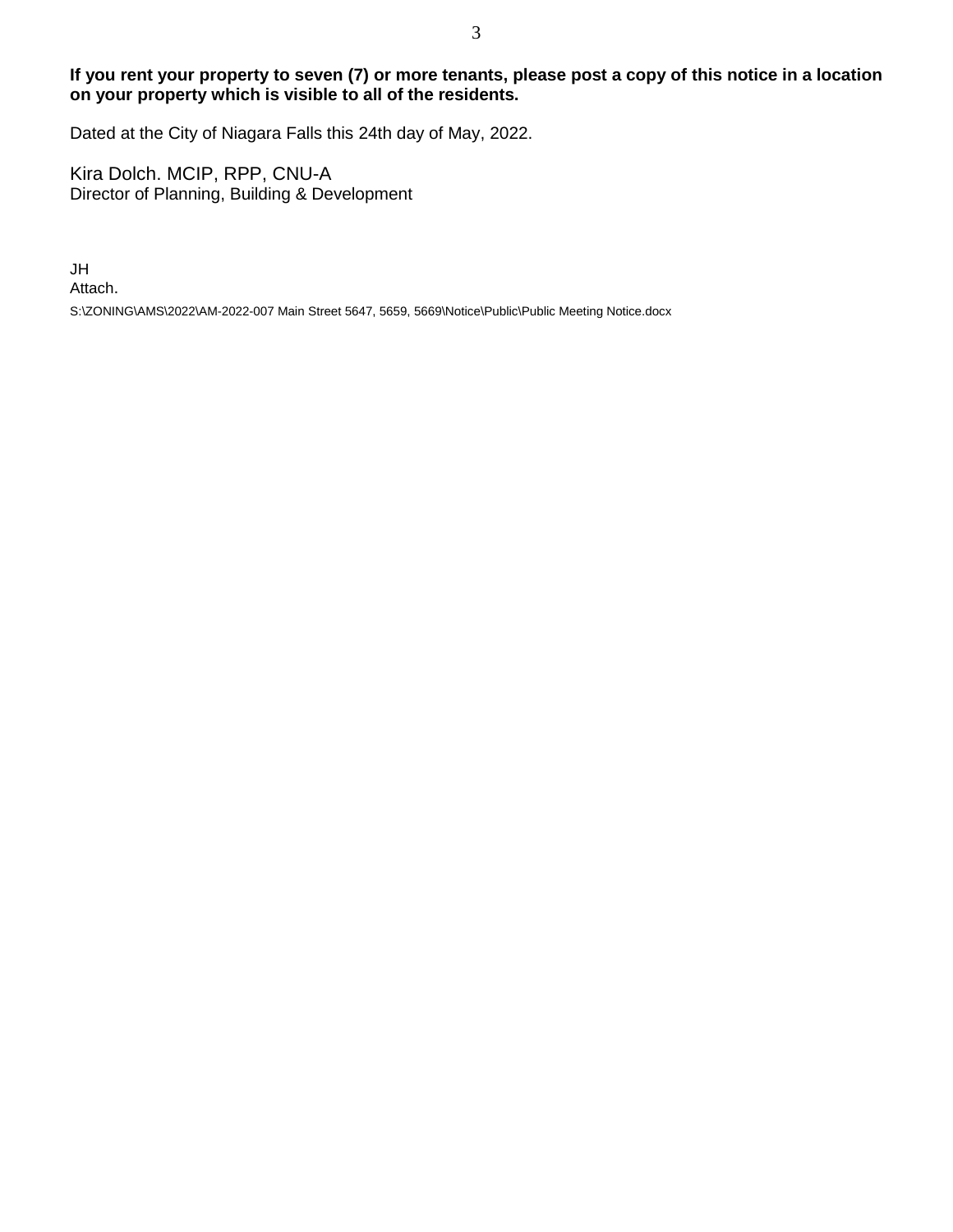# **SCHEDULE 1** (Site Sketch)